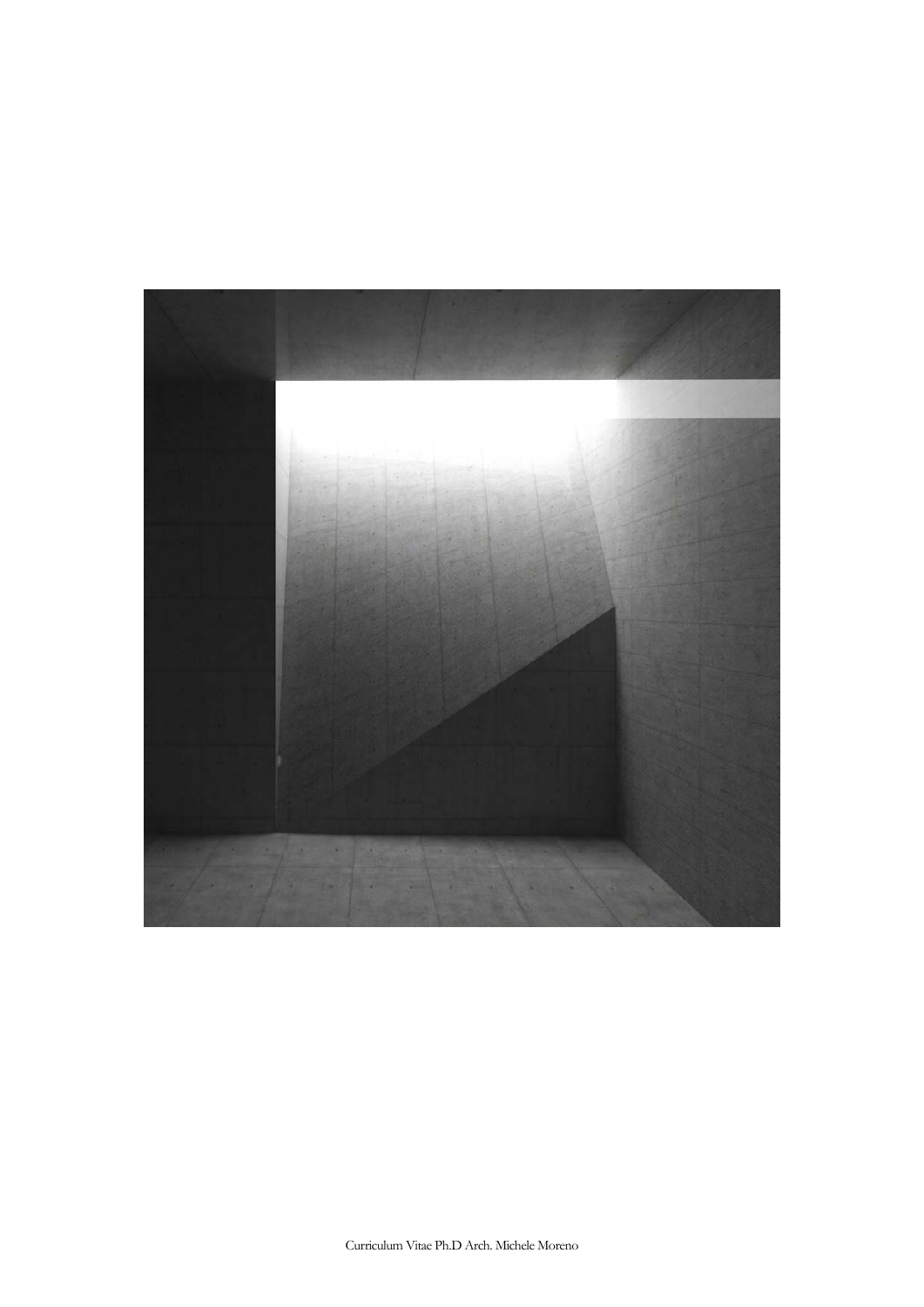Michele Moreno graduated in Architecture with honors in 2001 from I.U.A.V. University of Venice, developing an experimental thesis entitled *Escape through space and time. Among the folds of an invisible city and its interrupted dream*  (supervisor prof. F. Purini). In 2001 he participated in the *Advanced Course & Workshop on aesthetics and new forms of sociality* (director prof. Roberto Masiero; coordinating artist Ennio Chiggio). In 2006 he obtained his Ph.D in Architectural and Urban Design at the Politecnico di Milano, taking part in several international workshops, including the *Landscape and Urban Design* workshop at N.Y.I.T. (New York Institute of Technology, supervising prof. M. Schwarting, New York, USA) and the *Landscape Design* internship at the Oxford Brooks University (supervising prof. Roger Simmonds, Oxford, England). In 2009 he obtained a post-doctoral research fellowship at the Politecnico di Milano, developing research on sustainable design entitled *Transformation, substitution, maintenance. Geography and metabolic evolution, the architectural and urban project for the shape of the net-city*.

He collaborated with the national academic research M.U.R.S.T. 2003 with a project entitled *The Space of the Ecclesia* within the research *New Architectures and services for the sustainable development of metropolitan areas: Mestre-Terraglio*, coordinated by prof. arch. S. Bisogni and prof. F. Purini. In 2007 he worked for Progresdec Research, founded by the European Community in collaboration with the DiAP in Milan and the municipalities of Canicattì and Madrid.

His research vision is focused on the relationship between architecture and geography and on the reelaboration of the concept of *ground* in Architecture within its city and environment. His investigation proceeds through a specific multidisciplinary methodology: the design of the *ground* becomes a relevant opportunity to define a *common space* in which to re-define innovative *sustainable architectural languages.* His publication, entitled *Groundscape Geo-urban transcriptions and expanded archi-tectonics,* defines the main formal structures of the complexity of the site and also re-discovers the latent potentialities of the architecture in terms of *operative topography*, *cutural nature*, and *ecological thickness*.

Michele Moreno has lectured in several international universities, including N.Y.I.T. of New York-Usa, ETSA of Seville-Spain, Tehran University-Iran, Technical University of Istanbul-Turkey, Polytechnic University of Bari-Italy, University of Greenwich in London-UK and I.U.A.V. in Venice-Italy. Michele Moreno combines practice design with academic research and didactic activity within the *A.U.I.C (Architecture Urban Planning Construction Engineering of the Polytechnic of Milan)* DAStU Department (*Department Architectural and Urban Studies*), joining the laboratory *Measure and scale MSLab* coordinated by prof. A. Contin.

He has participated in several international competitions, winning awards and obtaining publications, including the competition for the *Piazzale Stazione di Belluno*, *2018 Italy* (short-listed finalist), *Ephemeral Structures in Athens, 2004 Open Air Theater* (first place) and has exhibited his work at the *Athens-scape* exhibition in several internationals galleries and cities such as the RIBA Gallery in London, Fondacion Hellenique in Paris and Hangar Bicocca in Milan. In 2006 he was selected to participate in the *X International Architecture Exhibition* of the Venice Biennale, in regards to the main topic *City, Architecture and society,* curated by Richard Burdett, with a project entitled *Sacred You* made for the pavilion *Italia-y-2026*, *Invito a VeMa,* curated by F. Purini. He currently lives and works between Milan and Lugano.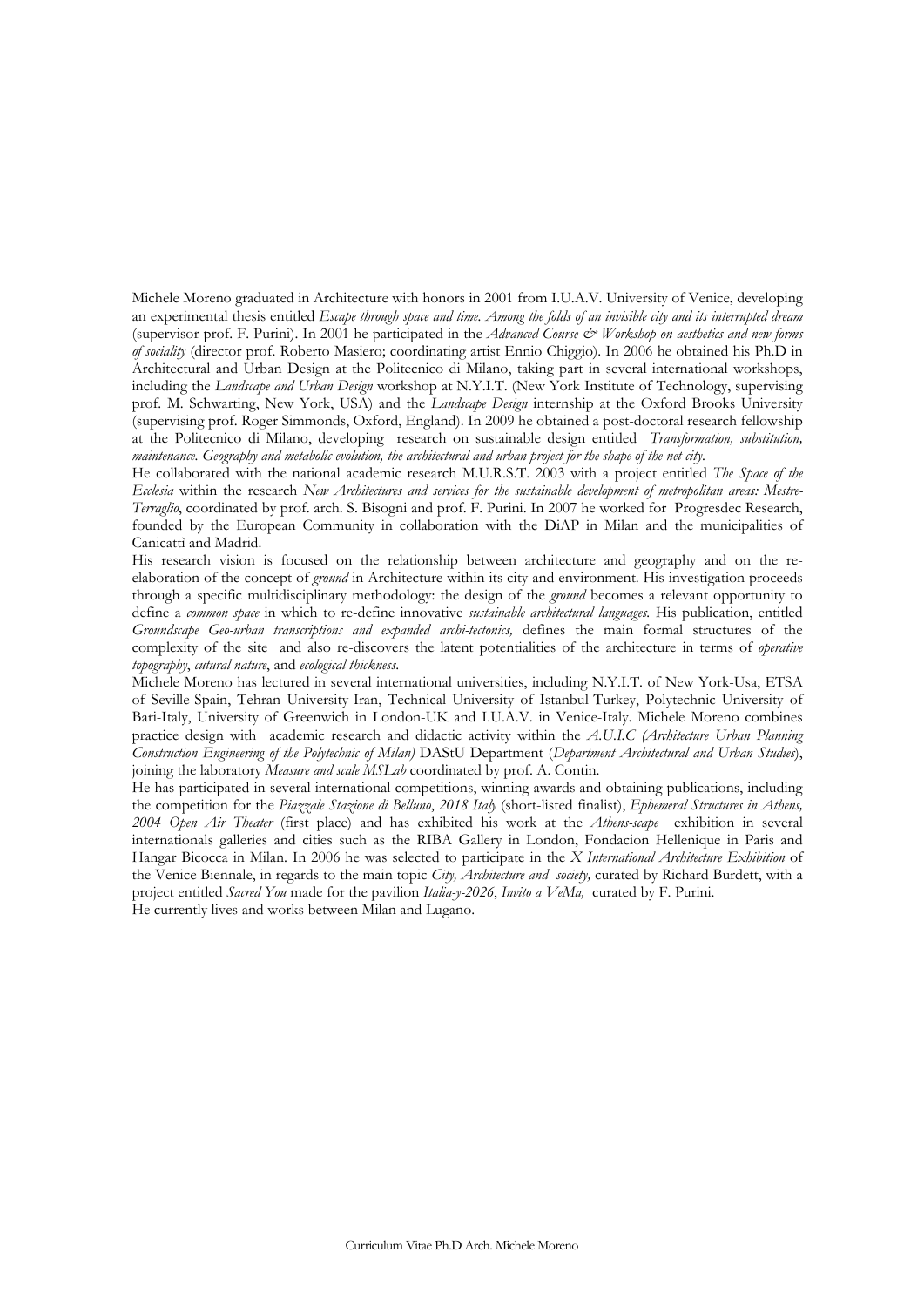Ph.D. Architect, Principal *Studio Michele Moreno Architect* , Milan Adjunct professor *Architectural Design* since 2006, A.U.I.C. Architecture Urban Planning Construction Engineering Politecnico di Milano

#### **Education and training**

- 2015 License to practice Safety Coordinator in construction sites A.U.I.C. Politecnico di Milano
- 2009 Post-Doctoral research *Transformation, substitution, maintenance. Geography and metabolic evolution, the architectural and urban project for the shape of the net-city*. A.U.I.C. Politecnico di Milano
- 2007 Research Progresdec of the European Community, with the Municipality of Canicattì and Madrid. Policies of ESS (European space development scheme that concerns the common objectives regarding the development of the territory of the European Union). A.U.I.C. Politecnico di Milano
- 2002-2005 PhD in Architectural and Urban Design Evaluation with merit, XVII cycle, , thesis in *Geo-Archi-Tectura. Between critical dislocation and rooting* , supervisor prof. F. Purini, cord. prof. E. D'Alfonso. A.U.I.C. Politecnico di Milano
	- 2004 Workshop in *Landscape and Urban Design* in N.Y.I.T. ( New York Institute of Technology), supervisor prof. M. Scwharting. N.Y.I.T. New York, USA
	- 2003 Research M.U.R.S.T. *The Space of the Ecclesia* within academic and national research *New Architectures and services for the sustainable development of metropolitan areas: Mestre-Terraglio*, cord. national prof. arch. S. Bisogni, prof. Franco Purini. I.U.A.V. in Venice.
	- 2003 Workshop in *Landscape Design* in Oxford Brooks University, supervisor prof. Roger Simmonds. Oxford Brooks University, UK
	- 2002 License to practice n° 17230 O. A.P.P.C. Milano Professional qualification outdated at the I.U.A.V. in Venice
	- 2002 L.I.P.A.U. International Laboratory of Architectural and Urban Design: *Ancient cities, modern architecture*. Bergamo, A.U.I.C. Politecnico di Milano
	- 2001 MAs in Architecture with honors in 2001 at the I.U.A.V. (University Institute of Architecture of Venice) developing an experimental project entitled *Escape through space and time. Among the folds of an invisible city and its interrupted dream,* with supervisor prof. Franco Purini.
	- 2001 *Advanced Course & Workshop on aesthetics and new forms of sociality*, proff.: M. Bertolini, L. Cantoni, M. Casamonti, G. Fabbri, P. Lorenz, M. Manzelle, S. Pittini, U. Trame; director Roberto Masiero; cord. Ennio Chiggio.

## **Academic activity and research**

- 2018 -19 *Morphological and Typological Characters of Architecture*, Master's degree program, Laboratory Architectural Design III. A.U.I.C. Politecnico di Milano
- 2017 -18 *Morphological and Typological Characters of Architecture*, Master's degree program Laboratory Architectural Design III. A.U.I.C. Politecnico di Milano
	- 2017 Scientific and didactic organization of international workshop in New York City: *Metabolism of a City*, with proff. A. Contin, Ed Wall, Final Laboratory. A.U.I.C. Politecnico di Milano and N.Y.I.T New York
	- 2016 Scientific and didactic organization of international workshop in New York City: *Metabolism of a City*, with proff. A. Contin, Ed Wall, Final Laboratory. A.U.I.C. Politecnico di Milano and N.Y.I.T New York
	- 2015 Scientific and didactic organization of international workshop in New York City: *Metabolism of a City*, with proff. A. Contin, Ed Wall, Final Laboratory. A.U.I.C. Politecnico di Milano and N.Y.I.T New York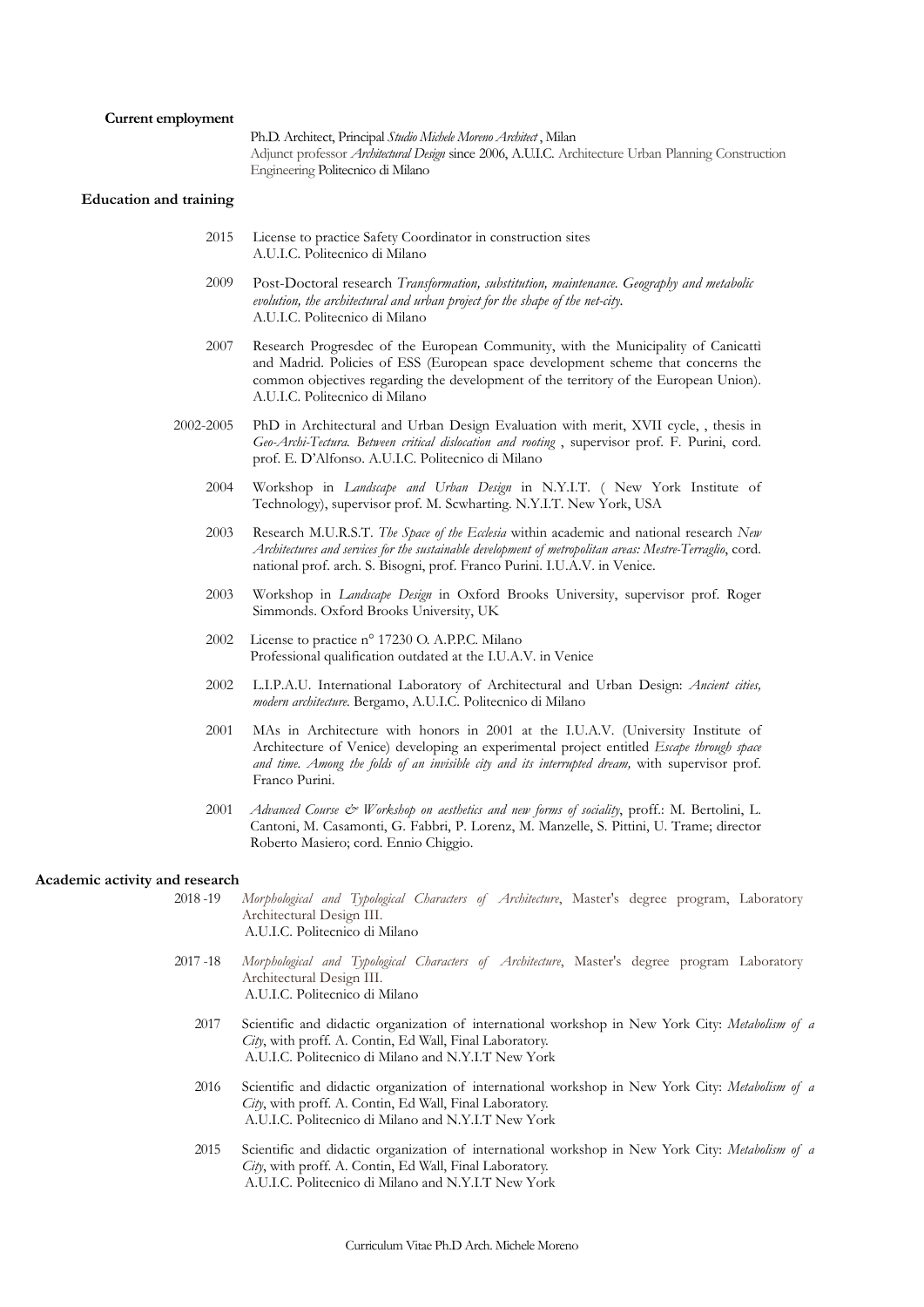- 2015 Scientific and didactic organization of international workshop in Tehran, Teheran Cee International workshop, with prof. A. Contin. A.U.I.C. Politecnico di Milano and Tehran University
- 2014-15 *Architectural Design III*, 1st Semester, Bachelor's degree program DM 270/04 in Architecture A.U.I.C. Politecnico di Milano
- 2014 Scientific and didactic organization of international workshop Metropolitan Architecture, with prof. A. Contin. A.U.I.C. Politecnico di Milano
- 2014 International workshop MIAW 2014 del Politecnico di Milano, with proff. A. Contin, G. Santamaria and M. Scwharting. A.U.I.C. Politecnico di Milano
- 2014 Scientific and didactic organization of international workshop: *Donana Out of the City*, with prof. A. Contin and with prof. D. S. Sanchez E.T.S.A. University of Seville.
- 2013-14 *Architectural Design III*, Bachelor's Degree Program DM 270/04 in Architecture. A.U.I.C. Politecnico di Milano
- 2013 Scientific and didactic organization of international workshop in New York City: *Metabolism of a City*, with proff. A. Contin, Ed Wall, Final Laboratory. A.U.I.C. Politecnico di Milano and N.Y.I.T New York
- 2013 Scientific and didactic organization of international workshop: *Donana Out of the City*, with prof. A. Contin and prof. D. S. Sanchez E.T.S.A. University of Seville.
- 2012-13 *Architectural Design III*, Bachelor's Degree Program DM 270/04 in Architecture. A.U.I.C. Politecnico di Milano
- 2012 Scientific and didactic organization of international workshop: *Donana Out of the city*, with prof. A. Contin and prof. D. S. Sanchez E.T.S.A. University of Seville.
- 2011 Scientific and didactic organization of international workshop *Algorithmap re-thinking Landscape Urbanism through parametric –(re)generative strategies*, 4CFU, in Palanzano, with municipality of Parma. Sponsors: *Comune di Palanzano, Provincia di Parma, Consorzio Parmigiano Reggiano, Consorzio Prosciutto di Parma.* DiAP Politecnico di Milano, ITU Istanbul, E.T.S.A.S. Sevilla, N.Y.I.T. New York, Kingston University London, Alcalà de Henares Madrid.
- 2010-11 *Landscape Architecture*, Bachelor's degree program DM 270/04 in Architecture, *Architectural Design III.* School of Architecture and Society, Politecnico di Milano
- 2009-10 *Landscape Architecture*, Bachelor's degree program DM 270/04 in Architecture, *Architectural Design III.* School of Architecture and Society, Politecnico di Milano
- 2008-09 *Landscape Architecture*, Bachelor's degree program DM 270/04 in Architecture, *Architectural Design III.* School of Architecture and Society, Politecnico di Milano
- 2007-08 *Landscape Architecture*, Bachelor's degree program DM 270/04 in Architecture, *Architectural Design III.* School of Architecture and Society, Politecnico di Milano
	- 2007 Scientific and didactic organization of international workshop and Symposium: *New Dimension for inner Urban landscapes,* with prof. A. Contin and prof. G. Santamaria. Do-PAU Ph.D. program Coordinator prof. E. D'Alfonso.
- 2006-17 MSLab, Measure and Scale Laboratory, DAStU Department, Polytechnic of Milan, coordinated by prof. Antonella Contin.
- 2004-05 Member of the scientific committee: International Symposium Bari Studies for the Metropolis with Do-PAU Ph.D. program Coordinator prof. E. D'Alfonso.

# **Seminars, conferences and committees**

2019 Member of the Selection Board, comparative procedure n. 103/2018 School of A.U.I.C., Politecnico di Milano.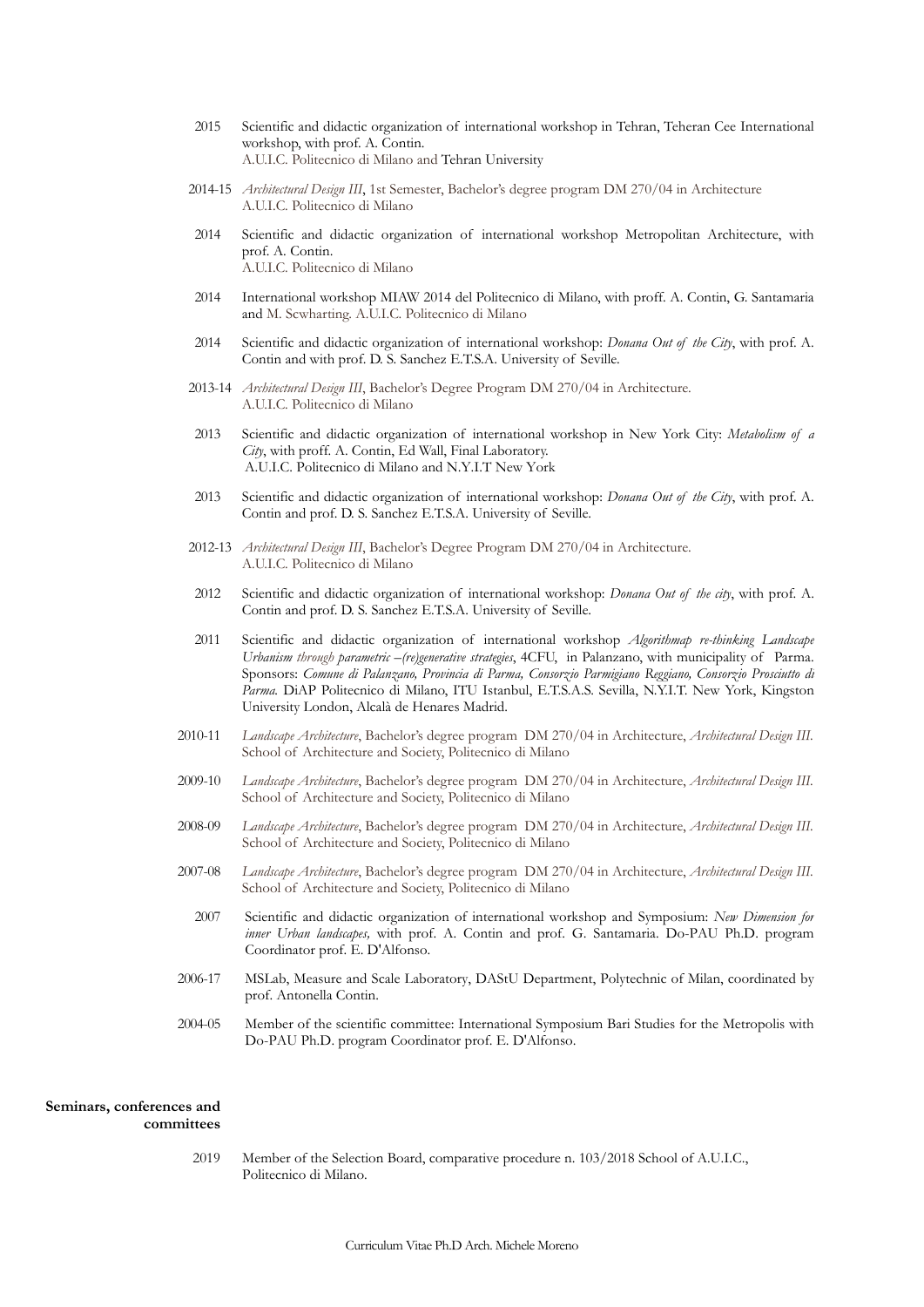- 2018 Lecture: *Open Architecture Didactic*. Seminar *VII Forum Proarch Milano 16-17 november 2018.*
- 2018 Member of the Selection Board, comparative procedure n. 101/2018 School of A.U.I.C., Politecnico di Milano.
- 2018 Chairman: seminar *Tracce di libertà, l'architettura nel carcere. II Casa di Reclusione Milano-Bollate, 22.10.2018.*
- 2017 Lecture: *Piazzale stazione di Belluno*. Theater of municipality in Belluno.
- 2017 Chairman: *Symposium Metabolism of a City: value and image*, N.Y.I.T. New York.
- 2017 Lecture: *Uncanny Metropolis,* A.U.I.C., Politecnico di Milano.
- 2016 Lecture: *Documento preliminare Progetto Spazi Pubblici in Salvarosa.* Castelfranco Veneto with Mas arch. Chiara Pradel.
- 2016 Lecture: *New York Uncanny.* Architectural Design, proff. E.Wall, A.Contin, M.Nastri, A.U.I.C., Politecnico di Milano.
- 2016 Lecture: *New built form type.* Symposium *Urban Landscapes and Metropolitan Regions*. N.Y.I.T*.* New York.
- 2015 Lecture: *Process and Time*. Laboratory Architectural Design II prof. A. Chiesa, A.U.I.C., Politecnico di Milano.
- 2015 Lecture: *Geography Architecture Information*. International workshop and seminar Tehran Cee.
- 2015 Lecture: *Peter Eisenman, from decomposition to spacing,. Elements of Architectural Typology*, prof. A. Contin, A.U.I.C., Politecnico di Milano.
- 2013 Lecture: *Ground Project*. Lab III prof. A. Contin, A.U.I.C., Politecnico di Milano.
- 2013 Lecture: *Spazio di Distrazione. Elements of Architecture* prof. A. Contin, Politecnico di Milano.
- 2013 Lecture: *Reading and movement.* Lab. Architectural Design, prof. A. Chiesa, Politecnico di Milano.
- 2012 Seminar: *Deep orientation in architectural and urban research* for the III International Symposium\_ *Dareterra 2012. New sustainable models for the urban growth - Abitare la Tecnica*. Lab. *Misure e Scale*, Municipality of Milano, DiAP and PhD program PAU, Politecnico di Milano.
- 2012 Seminar: *Introduction e Presentation of the research results to local authorities, in international workshop Algorithmap re-thinking Landscape Urbanism trought parametric –(re)generative strategies*. Palanzano (Pr) Valle dei Cavalieri, with the municipality of Parma*.*
- 2011 Seminar**:** *A plan for research. The reasons for the meeting,* in *II International Symposium Dareterra 2011 New sustainable models for the urban growth* - *Abitare la Terra*. Lab. Misure e Scale (DiAP), municipality of Milano, DiAP and Ph.D program PAU, Politecnico di Milano.
- 2010 Seminar: 1st International Symposium *Dareterra 2010 New sustainable models for the urban growth.* Lab. Misure e Scale (DiAP), Municipality of Milano, DiAP (Polimi) and PhD program PAU Politecnico di Milano.
- 2009 Seminar, *Rehabilitation of urban edges and sustainability of the identity,* within 1st Architecture and Urbanism International workshop Sustainability of the identity - Bahia De Cadiz, Spain, with ETSAS, Esquela Tecnica Superior de Sevilla.
- 2008-09 Seminar: *Trasformazione, Sostituzione, Manutenzione. Geografia ed evoluzione metabolica, il progetto architettonico ed urbano per la forma della net-city***.** Politecnico di Milano.
- 2008 Lecture: *Complexity is a contradiction?*. Do-PAU Ph.D program *International Symposium and Workshop Measure and scale. Big Containers and Inner Landscape: new paradigms of the net-city*, Politecnico di Milano.
- 2007 Seminar*: Il disegno dello spazio Urbano. VEMA per ripensare la densità e la forma"*, Reggio Emilia.
- 2006 Lecture: *Bigbox, Megaform and morphotype. Do-PAU Ph.D International Symposium: Milano Malpensa. The urban region and the space of flows.* PAU. Politecnico di Milano and S.E.A. *Aeroporti di Milano*.
- 2006 Conference: *IV International Convention of Architecture and Liturgy in the Twentieth Century. Comparing experiences*. Venezia 26-27 ottobre 2006.

Conference*: La città metropolitana e la scala architettonic,* exibition: *Bari Studi per la Metropoli*. PAU, prof.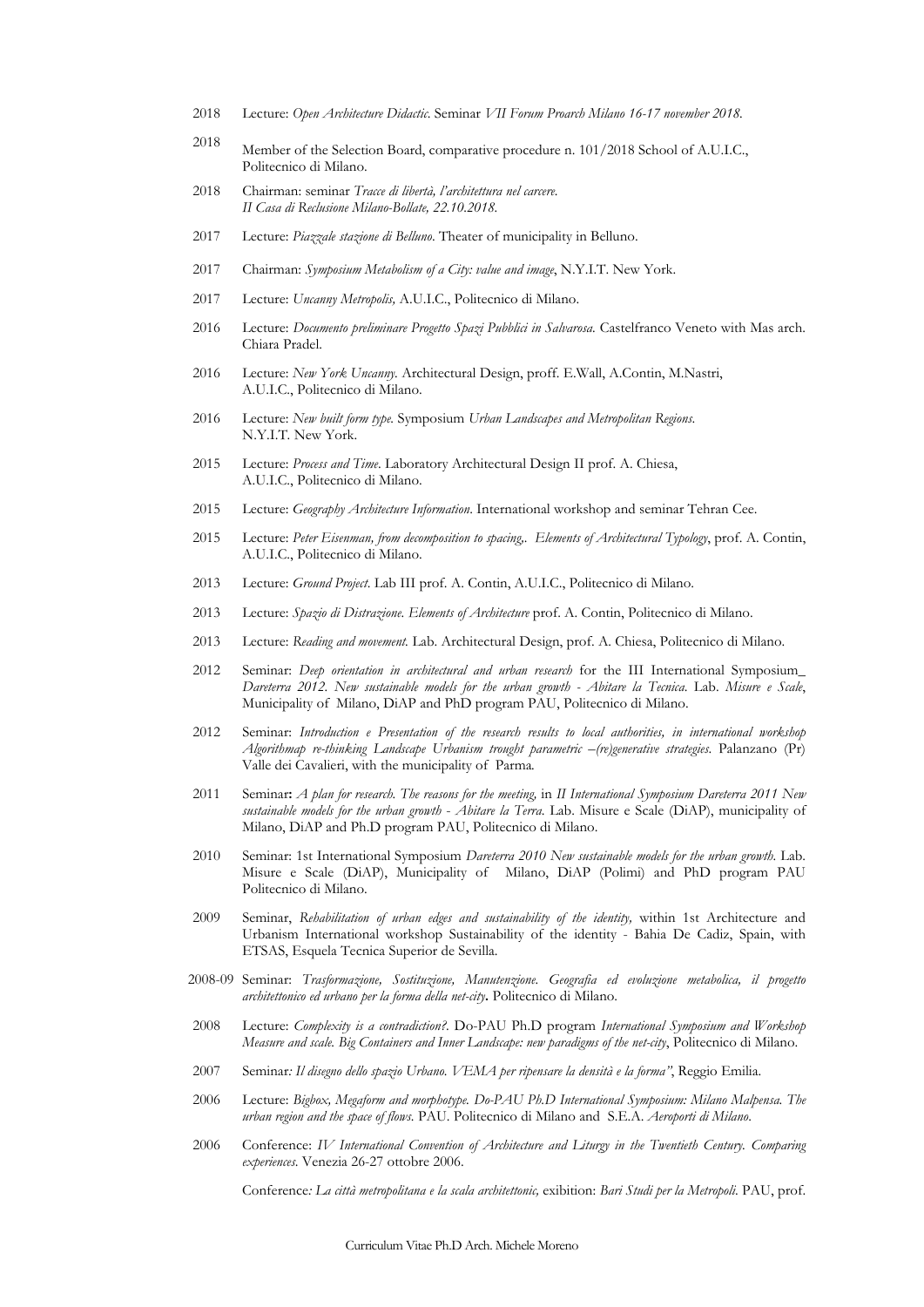- 2005 E.D'Alfonso, Municipality of Bari. Sponsors: *Confindustria Bari, Ance Bari, Ance Puglia.*
- 1996 Conference: *La città ed il territorio,* Politecnico di Bari, Hall Theater Petruzzelli, Bari.

# **Master's and Bachelor's thesis supervisor and co-supervisor**

- 2015 Master's thesis*: Groundscapes Conversations Between Architecture and Ground in the Italian Context*, stud. Crepaldi Giorgia, supervisor prof. Michele Moreno, Politecnico di Milano, febrary 2015.
- 2015 Master's thesis: *Informal Codex a multiscalar strategy for the informal Buenos Aires*, stud. Bianca Maria Teti, supervisor prof. Michele Moreno. Politecnico di Milano, july 2015.
- 2015 Bachelor's thesis: *Out o(f)n Time. A project regarding the future of tomorrow. A floating city due to the sudden climate changes and water level rises ,* stud. Federico Fauli, supervisor prof. Michele Moreno, Politecnico di Milano, july 2015.
- 2015 Bachelor's thesis: *Eco Urban Design Multiscalar Approach To Contemporary Urbanism* , stud. Salali Doruk, supervisor prof. M. Moreno, Politecnico di Milano, july 2015.
- 2015 Bachelor's thesis: *[ev] empathetic vibrations* , stud. Can Aksan, supervisor prof. Michele Moreno, Politecnico di Milano, september 2015.
- 2015 Bachelor's thesis*: Linear Planning Inflections A matter of scale*, stud. Toffalini Davide, supervisor prof. M. Moreno, Politecnico di Milano, september 2015.
- 2015 Master's thesis: *New York 2020*, stud. Filippo Foschi, supervisor prof. Michele Moreno, Politecnico di Milano, december 2015.
- 2014 Bachelor's thesis*: Landscape Urbanism*, stud. Denis Gachev; supervisor prof. Michele Moreno; Politecnico di Milano, febrary 2014.
- 2014 Master's thesis: *Geomorfologia Urbana \_ Ancona, strategie metaboliche tra suoli geografici e misura urbanaa*, , stud. Anconetani Luca, supervisor prof. Michele Moreno, Politecnico di Milano, april 2014.
- 2014 Bachelor's thesis: *SYN- Synchronism Between Spatial image and Natural Light*, stud. Gun Ceren, supervisor prof. Michele Moreno, co-supervisor prof. Giancarlo Floridi, Politecnico di Milano, September 2014.
- 2014 Master's thesis: *Informal identity Diagrammatic Synthesis, Method, process and transformation*, stud. Marina Martello, supervisor prof. Michele Moreno, Politecnico di Milano, december 2014.
- 2013 Bachelor's thesis: *Informe. Origin and process of the form*, stud. Filippo Foschi, supervisor prof. Michele Moreno, Politecnico di Milano febrary 2013.
- 2013 Bachelor's thesis: *UrbanTecture*, stud. Bernardo Rossi, supervisor prof. Michele Moreno; Politecnico di Milano, febrary 2013.
- 2013 Bachelor's thesis*: Paesaggi Informi*, stud. Santucci Eleonora and Raimondi Elena, supervisor prof. Michele Moreno, Politecnico di Milano, september 2013.
- 2013 Bachelor's thesis*: Landscape Architecture, writing spaces*, stud. Drapelli Anna and Galazzini Giulia, supervisor prof. Michele Moreno, Politecnico di Milano, september 2013.
- 2012 Bachelor's thesis: *Landform Architecture Living the fold and new figures of urban design,* stud. Teti Bianca Maria, supervisor prof. Michele Moreno, Politecnico di Milano, july 2012.
- 2012 Bachelor's thesis: *ArchiPoesis*, stud. Talu Merve Cigdem, supervisor prof. Michele Moreno, Politecnico di Milano, september 2012.
- 2011 Bachelor's thesis*: Diagram of space. New logic of the figure and strategy of urban design*, stud. Elena Matossi l'Orsa, Anna Morani, Davide Morra, supervisor prof. Michele Moreno, Politecnico di Milano.
- 2010 Bachelor's thesis*: Form and complexity*, stud. Ugo Gorgone, supervisor prof. A. Contin; cosupervisor prof. Michele Moreno, Politecnico di Milano.
- 2009 Master's thesis: *Madrid casa de campo : urban portraits and ground densification*, stud. Federico Mistò, supervisor prof. Ernesto D'Alfonso, co-supervisor proff. Antonella Contin, Michele Moreno, Politecnico di Milano.
- 2009 Master's thesis*: Milano Montecity Rogoredo : water strategies for a new urban limit*, stud. Francesco Martinelli, supervisor prof. Ernesto D'Alfolso, co-supervisor prof. Michele Moreno, Politecnico di Milano.
- 2009 Master's thesis: *Milan Rogoredo South Agricultural Park : a water met scape*, stud. Massimiliano Ciavatta, supervisor prof. E. D'Alfonso, co-supervisor prof. Michele Moreno, Politecnico di Milano.
- 2008 Master's thesis: *London Stratford : new spatial urban territories between land value, urban neighborhood and Net-City,* stud. Daniele Striccoli, sup. prof. Ernesto D'Alfonso, co-supervisor prof. Michele Moreno, Politecnico di Milano.
- 2008 Master's thesis: *London Stratford measure of a new urbanity between local images and global instances*, stud. Diego Vergani, sup. prof. E. D'Alfonso, co-sup. prof. Michele Moreno, Politecnico di Milano.
- 2008 Master's thesis: *Londra-Stratford : figures, margins, morphology. Connective soils and morphological characters*, stud. Annunziata Fabio, Mattia Tanzi, sup. prof. E. D'Alfonso, co-sup. prof. Michele Moreno, Politecnico di Milano.
- 2008 Master's thesis: *Londra Stratford, opportunity for an urban escape*, stud. Matteo Bosio, sup. prof. E. D'Alfonso, co-supervisor prof. Michele Moreno, Politecnico di Milano.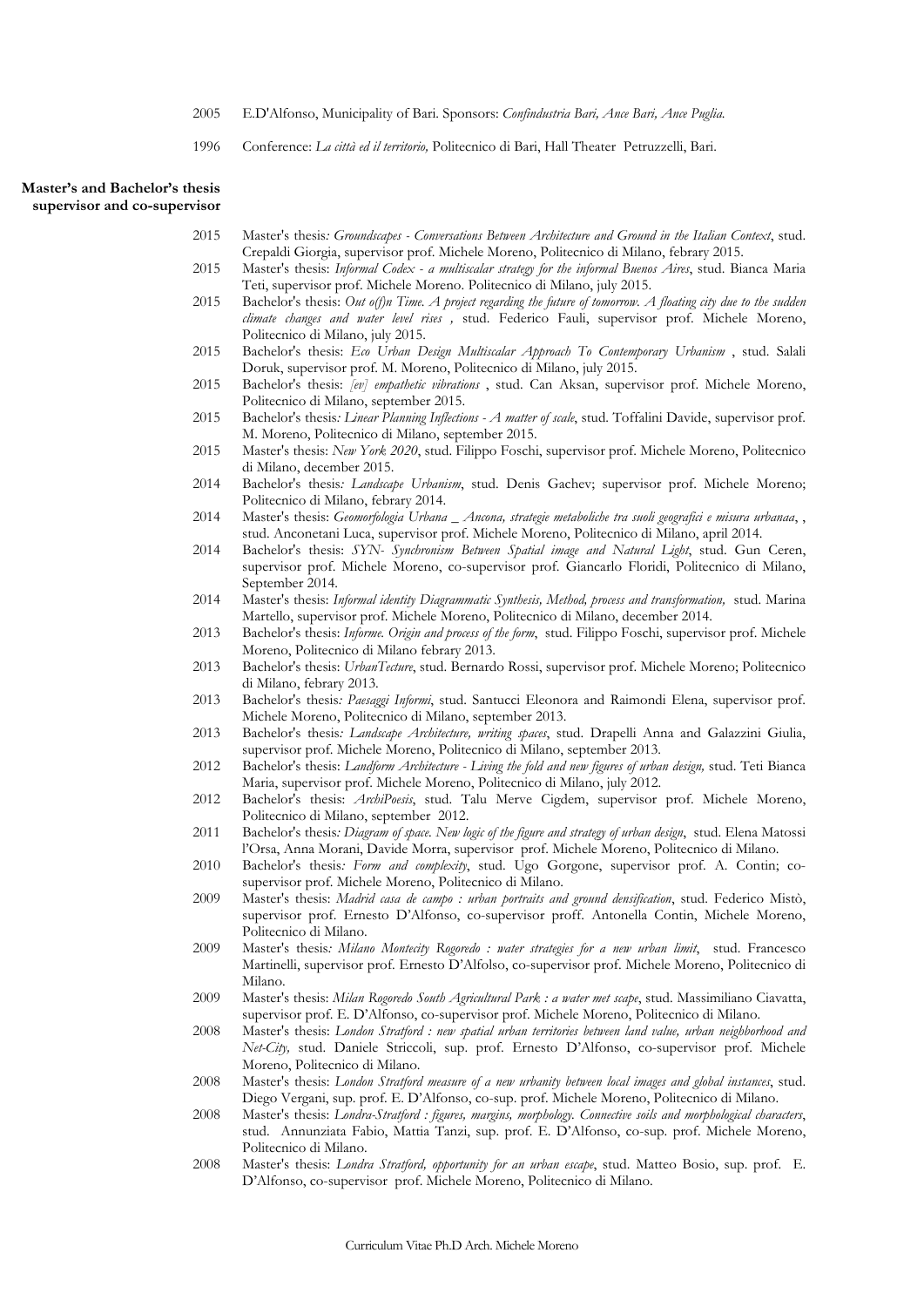- 2008 Master's thesis*: Nodo stazione Londra Stratford : figure urbane tra dimensione urbana e scala territoriale*, stud. A. Pantuso, sup. prof. E. D'Alfonso, co-sup. prof. Michele Moreno, Politecnico di Milano.
- 2007 Master's thesis: *London, Stratford:* new territorial and urban figures, stud. Alba Bici, Sliman Darawshi, sup. prof. E. D'Alfonso, co-sup. prof. Michele Moreno, Politecnico di Milano.
- 2007 Master's thesis: *Matter unveiled between geographical tension and urban form: figures of ground for new spaces of interaction*, stud. Daniele William Re, sup. prof. E. D'Alfonso, co-sup. prof. M. Moreno, Politecnico di Milano.
- 2007 Master's thesis: *Architectural microscopies in geographical macroscopies: new Stratford London City*, stud.G. Mazzoleni; sup. prof. E. D'Alfonso, co-sup. prof. Michele Moreno, Politecnico di Milano.
- 2007 Master's thesis: *New Stratford City. Stratifications of grounds between urban measurement and geographical writing*, stud. Fabio Chiocchetti, Andrea Padovani, sup. prof. E. D'Alfonso, co-sup. prof. Michele Moreno, Politecnico di Milano.
- 2007 Master's thesis: *New York City: a new horizontal image: figures of scales between territorial form and urban text*, stud. F. Monti, sup. prof. E. D'Alfonso, co-sup. prof. M. Moreno, Politecnico di Milano.
- 2007 Master's thesis: *New urban figures between architectural dimension and regional geographical character*, stud. Claudia Zanoia, sup. prof. E. D'Alfonso, cosup. prof. M. Moreno, Politecnico di Milano.
- 2007 Master's thesis: *Ground writing between geographical thickness and urban text: Stratford City London*, stud. A. Gallo, N. Gerevini, sup. prof. E. D'Alfonso, co-sup. prof. M. Moreno, Politecnico di Milano.
- 2007 Master's thesis: *Geographical structure and urban form: Docklands Stratford City*, stud. Nicola Molinari, sup. prof. E. D'Alfonso, co-sup. prof. Michele Moreno, Politecnico di Milano.
- 2007 Master's thesis: *Urban ground: new layers and geomorphological morphologies: London Stratford City*, stud. Alfonso Vecchio, sup. prof. E. D'Alfonso, co-sup. prof. Michele Moreno, Politecnico di Milano.
- 2006 Master's thesis: *Between geographical tectonics and urban morphology: Segovia las Lastras, a new land for the city*, stud. Alessia Salandini, sup. prof. E. D'Alfonso, co-sup. prof. Michele Moreno, Politecnico di Milano, december 2006.
- 2006 Master's thesis: *A new centrality for Milan: interchange node and spaces connected to the new exhibition center*, stud. D. Prinzo, L. Rodolfi, sup. prof. E. D'Alfonso, cosup. prof. M. Moreno, Politecnico di Milano, july 2006.

#### **Selected publications**

- 2019 Moreno, M. (in press). *Grounds, Architecture between geographical continuity and autonomy.* Milano: Ed. Maggioli. Publishing ongoing
- 2018 Moreno, M., Di Franco, A., Orsenigo, G. (in press) *Open Architectural Didatic*. In *Call for Abstract and Paper, VII Forum Proarch Milano 2018.* ISBN 9788890905469
- 2018 Moreno, M. (2018). *Lo spazio scellerato. Verso l'architettura della detenzione*. In A. Di Franco, C. Gerardi, N.Guerrieri (Eds.), *La città oltre il muro* (pp. 54-65)*.* Milano: Maggioli Editore. ISBN 9788891624895
- 2016 Moreno, M. (2016). *Geographical architecture Multi-scalar grounds in metropolitan growth of Teheran… the promise of Qaleh Morqi.* Unpublished manuscript
- 2014 Moreno, M. (2014). *Groundscape Geo- urban transcriptions and expanded archi-tectonics*. In A. Contin (Ed.), *Questo* (pp. 116-119). Milano: Maggioli Editore. *ISBN: 978-88-916-0903-8*
- 2013 Moreno, M. (2013). *Ri-tratto, per una fisiognomica della Val di Vara*. In E. D'Alfonso (Ed.), *Atti Convegno e Workshop L'arte di Costruire la Città Oggi*. Unpublished manuscript
- 2012 Moreno, M. (2012). *Fragile Landscape*. In A. Contin (Ed.), *Donana Out of the city* (pp.131-136). Milano: Maggioli Editore. *ISBN: 9788838761469*
- 2011 Moreno, M. (2012). Urban Metabolism. *Arc 2 Città, Urban Design, Interior Design, Architectural Design,* 0, 2-4. *ISSN 2240-7553*
- 2009 Moreno, M. (2009). *Studies for the integrated Castelvetrano-Selinunte intervention plan. Analysis, interpretation, maintenance, replacement and transformation,* original title: *Studio per il piano integrato di intervento Castelvetrano-Selinunte. Analisi, interpretazione, interventi di manutenzione, ricambio e trasformazione*. Milano, ITA: DASTU handle 11311/569489.
- 2007 Moreno, M., & Santamaria, G., (2007). *Effrazioni metropolitane: un progetto per New York*. In G. Santamaria (Ed.), *New York\_Milano. Disegno per la città nella regione urbana* (pp. 92- 96). Firenze : Alinea. *ISBN: 9788860551573*
- 2007 Moreno, M. (2007).*Transcending generations and cultural projects ... urgencies and scripture Tra-ire generazioni e progetti culturali…tra-ire urgenze e scritture*. In F. Purini, D. Nencini (Eds.), *Generazioni e*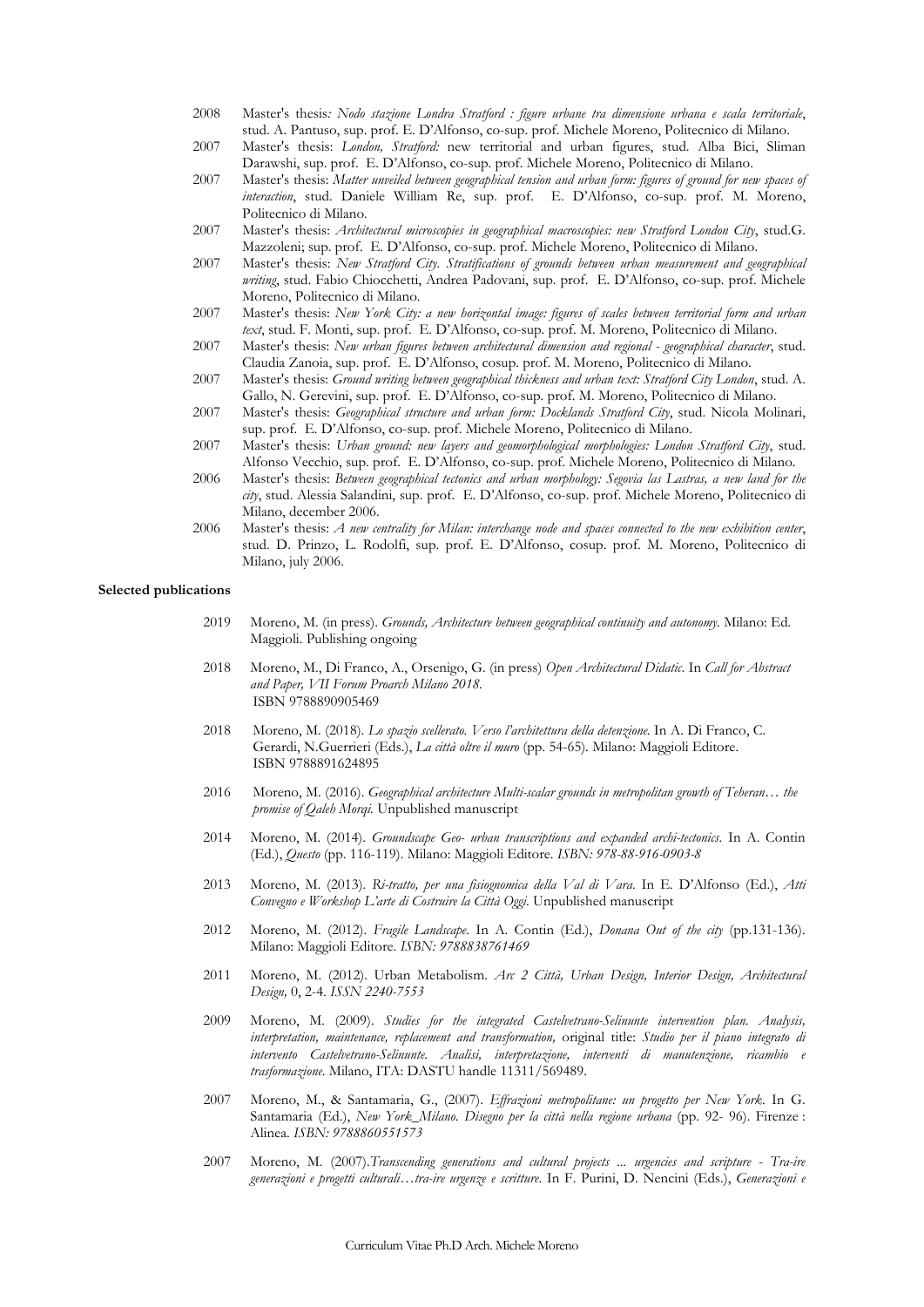*progetti Culturali. Atti della giornata di studio Facoltà di Architettura Valle Giulia* (pp. 309 – 312), Roma: Gangemi Editore. *ISBN:9788849212112* 

- 2007 Moreno, M. (2007). *L'atto dell'immagine…scritture di suolo. Immagine-paesaggio-figura-azione)*. In A. Contin, M. Sbacchi (Eds.), *Canicatti, campagne abitate, paesaggi d'arte* (pp. 116 – 119)*,* Roma: Gangemi Editore. *ISBN: 9788860552198*
- 2006 Moreno, M., & Santamaria*,* G. (2006). *Il progetto tra svelamento e risignificazione di un territorio dimenticato*. In E. D'Alfonso (Ed.), *Milano Malpensa. La regione urbana nello spazio dei flussi* (pp. 100 – 105). Firenze: Alinea. *ISBN: 8881258579*
- 2006 Moreno, M., & Santamaria, G. (2006). *Entre los pliegues de un fluir geologico…en la rais del cambio*. In A. Contin (Ed.), *Segovia. Los altos de las Lastras* (pp. 78 – 93), Milano: A&P Editing. *ISBN: 8881259664*
- 2006 Moreno, M., & Laezza, R. (2006). S*acred You. Multireligious Urban Center*. In F. Purini, N. Marzot, L. Sacchi (Eds.), *La città nuova. Italia-y-26. Invito a Vema* (pp.138 -145)*.* Bologna: Editrice Compositori. *ISBN:* 9788877945242
- 2006 Moreno, M., & Laezza, R. (2006). S*acred You. Multireligious Urban Center*. In F. Purini, N. Marzot, L. Sacchi, *Città.Architettura e società, Catalogo della X Mostra Internazionale di Architettura. Biennale di Venezia* (p.31)*.* Venezia: Marsilio. *ISBN:* 9788877945242
- 2005 Moreno, M., & Santamaria, G. (2005). *Pratiche dell'immaginario e metodologie di progetto: letture critiche*. In A. Contin (Ed.), *Bari. Studi per la metropoli* (pp.97-102). Firenze: Alinea Editore. *ISBN: 8881259664*
- 2005 Moreno, M., & Santamaria, G. *Tra dislocazione critica e radicamento: un progetto per Bari*. In A. Contin (Ed.), *Bari Studi per la metropoli* (pp. 139–150), Firenze: Alinea Editore. *ISBN: 8881259664*
- 2004 Moreno, M. (2004). Tra immagini e movimento. Il cluster come progetto contemporaneo inglese. *Territorio*, 31, 120 -122. *ISSN: 0327-3210*
- 2004 Moreno, M., & Santamaria, G., Laezza R. (2004). Terra Formless*, Parametro***,** 254, 78 85. *ISSN: 0031-1731*

#### **Selected publications on projects**

- 2018 Frontera, M. (2018, january 2). *Concorsi, la best practive del nuovo piazzale della stazione di Belluno*, Il Sole 24 Ore Edilizia e territorio.
- 2017 Reolon, M. (2017, December 16). *In Stazione la quarta piazza,* Corriere della Alpi.
- 2017 (2017, November 3). *Piazzale della Stazione: ecco i progettisti,* Il Gazzettino*.*
- 2012 Degli Esposti, L. (2011, march). *Manifesto adesione Spedizione dei Mille AUFO*. L'Arca. The international Magazine of Architecture Design and Visual Communication.
- 2007 Kalpakci, A. ( 2006, October).*Giovani architetti al Padiglione Italiano, Interview to Michele Moreno and Raffaella Laezza*, L'Universo**.**
- 2006 Milesi, G. (2006). *Mixmedia. Evento di Cultura elettronica di: new media art, architettura, sound/audiovideo*
- 2006 Purini, F., Marzot, N., Sacchi, L. (2006). *Città.Architettura e società, Catalogo della X Mostra Internazionale di Architettura. Biennale di Venezia* (p.31)*.* Venezia: Marsilio. *ISBN:* 9788877945242
- 2006 Fanelli, R. (2006). *X Bienale d'architettura, camminando nel futuro*, E-Artmagazine, 4, 2-4.
- 2006 Purini, F. (2006, may-june). *Dossier La Città nuova di VEMA. I progetti e il grande plastic*. Paesaggio Urbano, rivista di Architettura, Urbanistica e ambiente, 7, 1-15.
- 2006 Marotta A., Ruotolo P. (2006). *Arie Italiane. Motivi dell'architettura italiana recente*. Roma: Edil stampa. EAN: 9788878640221
- 2005 (2005). *Ephemeral Structure in Ahens 2004*. Athens: Publication of the international competition Ephemeral Structure Athens 2004.
- 2004 Doumanis, O.B. (2004). Design and Art in Greece*,* 35, 24-27.
- 2004 Contin, A. (2004), *Segovia Los altos de las Lastras* (pp. 78 93)*,* Milano: A&P Exhibit.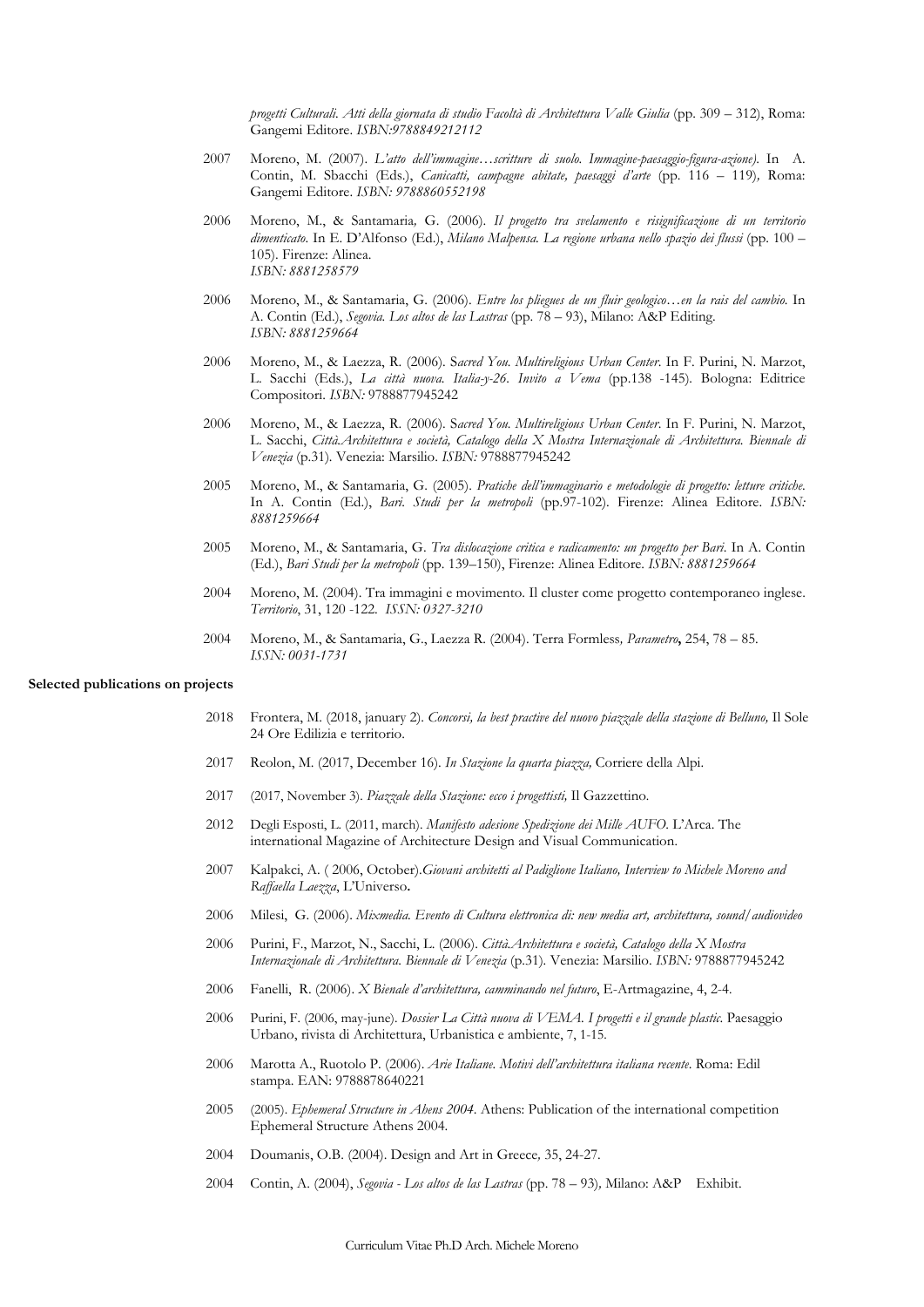### **Selected projects Architecture and Landscape**

- 2019 Theater Scene in *Teatro Farnese*, Dodecaedro *Terrea Motus*, with Martino Traversa *Polifonie*, Parma 2020, I. Ongoing
- 2018 Interior Design: *Piano nobile*. Palazzo Mazzucchi Bevilacqua, piazza Ariostea Ferrara, I. Built
- 2018 International Design Competition:*Iconic Mosque at Dubai Greek Harbour,* Dubai, UAE. First phase
- 2018 Coordination executive project: pavilion *Traccia di Libertà,* Laboratory Architectural Design III Master's degree program, II Casa di Reclusione Milano – Bollate, I. Built and published
- 2018 International design competition: *New school of Lurago D'Erba*, Como, I. First phase
- 2017 International design competition in two phases: Redevelopment of the Station Square of Belluno, I. Finalist
- 2017 European Project: *Circular Economy* focused on the municipality of Taranto, II CALL U.I.A. (Urban Innovative Actions) Urban Lab of Europe, with DASTU Politecnico di Milano, I.
- 2017 International design competition: *Giardino delle Rimembranze*, Monumental Cemetery of Belforte-Varese, I. First phase
- 2017 Urban Project: *Variant of the Master Plan- PRG*, public spaces of the center of Salvarosa, with Mas arch. C. Pradel, Castelfranco Veneto, I. Adopted
- 2016 Interior Design: *Penthouse* in Piazza della Repubblica Milan, I. Built
- 2016 Interior Design: *Apartment in District City-Life*, Milan, I. Built
- 2016 Interior Design: *Apartment* in Barzio-Lecco, I. Built
- 2015 Urban Design: *Parma Città delle Muse*, with prof. arch A. Contin. Pavilion EFSA with arch. F. Giulini e artist musicist Martino Traversa in Parma, I (coauthors**)**. Ongoing
- 2014 Urban Design: historical public garden of San Antonio in Salvatronda, with Mas arch. C. Pradel and arch. G. Pelloia (coauthors**)**, Castelfranco Veneto, I. Built and published
- 2014 International design competition: *Guggenheim Museum Helsinki*, with coll. arch. M. Vescio, arch. F. Foschi, Helsinki, FL. First phase
- 2014 International design competition: *Padiglione Infanzia*, Milan, I. First phase
- 2014 Interior Design: Urban Center *Flexible Wall Concept's collection*. Milan, I
- 2014 Landscape design: *Wine Farm* in San Giovanni Ilarione, with MAs arch. C. Pradel Verona, I. Built
- 2013 International design competition: *Senior City in Cortina,* with. Mas arch. C.Pradel (coauthors**),**  Belluno, I. First phase
- 2012 Architectural Design: Historical Building in Lecce, I. Built
- 2012 Architectural Design: *Penthouse* in Piazza Martiri- Belluno, I. Built
- 2011 Urban Design: *Technological Park Sphere,* In Capital Company with arch. S. Masotti (coauthors**)**, Bergamo, I Concept Phase
- 2011 Urban Design: *UrbaNU, 10 progetti per Nuoro*, *New Campus University of the center of Sardinia,* with. coll. arch. S. Caruso, Mas arch.C. Pradel, dott. S. M. Moreno, I. Published
- 2011 Exhibition Design Event: *Cariparma with A&S Incentive&Convention* MIC Plus in Milan, I.
- 2011 Exhibition Design Event: *Inter-disciplinary Yenikapi Symposium\_ The future of the past of Yenikapi: trasfer point and archeological park,* Istanbul, TR. Built and published
- 2011 Urban Design: *AUFO Bridge Bridge Italia-Tunisia*, with coll. arch. S.Caruso, arch. C. Pradel, dott. S. M. Moreno. Published and exhibited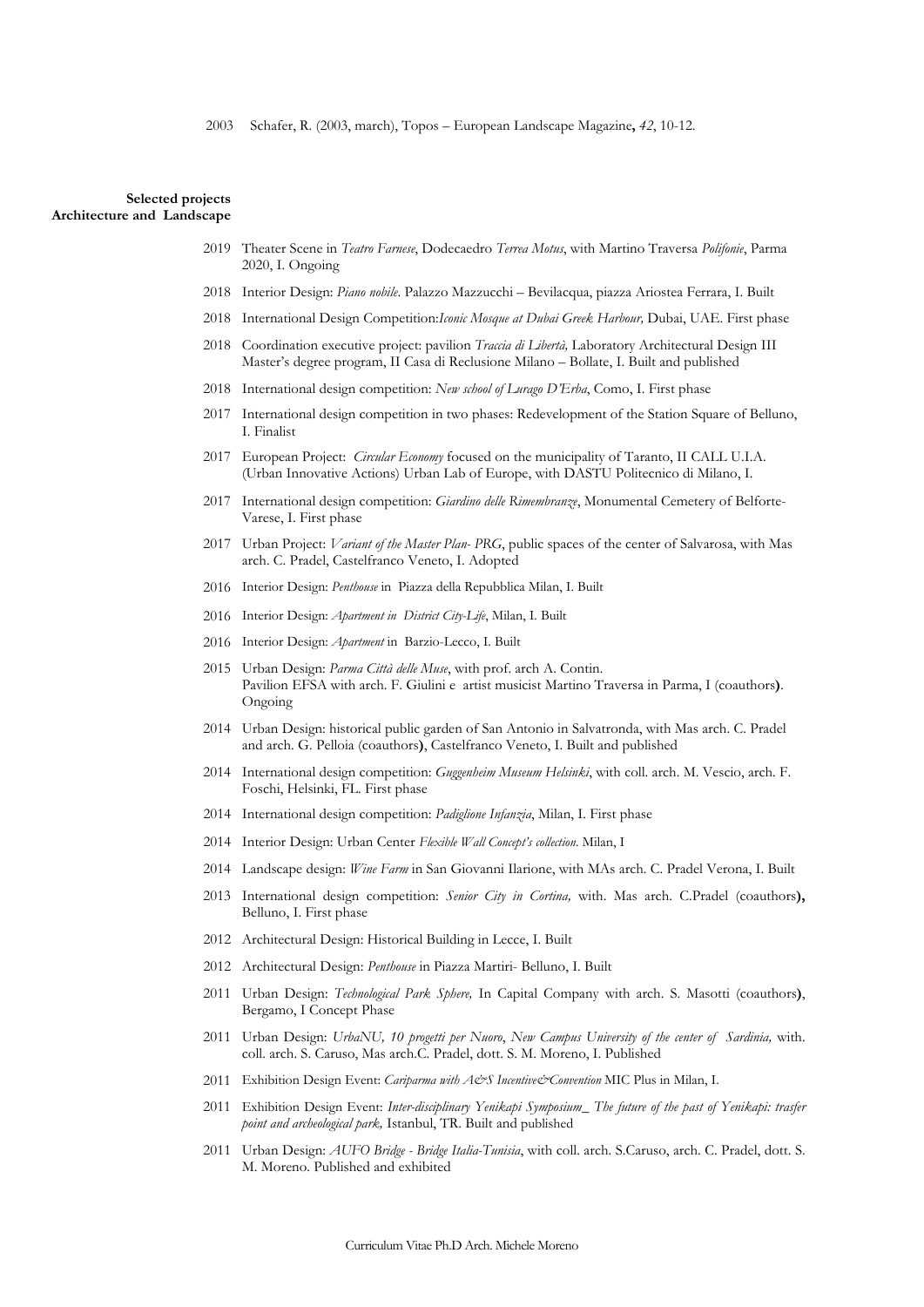- 2010 Urban Design: *MilanStadtKrone 2030, 15 archi-urban objects* with. S. Caruso, C. Pradel, M.S. Moreno Milan, I. Published and exhibited
- 2010 Exhibition Design Event: *The wine Club*, *Officine del volo* in Milan, I. Built
- 2009 International design competition: *DUBAI XI Thyssenkrupp Elevator Architecture Award Tall emblem structure in Za'abeel Park.* Dubai, UAE. First phase
- 2008-09 Urban Deign: *Master Plan of Castelvetrano*, with Politecnico di Milano DiAP, coordinator prof. arch.E. D'Alfonso, prof. arch. A. Contin, prof. arch. M. Sbacchi (coauthors**)**. Adopted
	- 2008 Architectral Design: *Yapi Kredi Academy* in Istanbul, TR with G. Santamaria e A. Contin (coauthors**)**.
	- 2007 International design competition: *Shenzhen Museum of Contemporary Art &. Planning Exhibition*", Shenzhen, China.
	- 2007 International design competition: *New Bridge on the lake of Pertusillo*, I. First phase
	- 2007 Urban Design: Research *PROGRESDEC* for European Community with DASTU, in Canicattì, I, Politecnico di Milano.
	- 2007 International design competition: *Europan 9, Urbanità Europea, città sostenibili e innovazione degli spazi pubbli,* Carbonia, I. First phase
	- 2007 International design competition: New York Museum Tower in Manhattan, USA. First phase
	- 2006 International design competition: *Tres Itinerarios Urbanos en Madrid OCAM Oficina de Concursos de Arquitectura de Madrid* with proff. P. Ortiz, E. D'Alfonso, A. Contin, C. Dionisi, L. Mussi (coauthors). Madrid, E. Third prize and published
	- 2006 Urban Design: *Sacred you. Multireligious Urban Space, X Mostra Internazionale di Architettura, Biennale di Venezia, "ITALIA-y-2026. Invito a VeMa"* by F. Purini, with R. Laezza (coauthor**)**, artist: Giovanna dal Bon, invited architect P. Eisenman, coll.: A. Casarotto, A. Cosatti, V. D'Osualdo, A. Trolese, A. Sammartino, V. Glicinetti, M. Orlandini. Exhibited and published
	- 2005 International Design competition: *Nuovo polo giudiziario a Trento* (Collaboration) with P. Eisenman (Team leader), R. Laezza, G. Zuliani,L. Semerani. Trento, I. Exhibited and published
	- 2005 International design competition: *Seoul Performing Art Center,* Seoul, KR. First phase
	- 2004 International design competition: *Federico Garcia Lorca Foundation*, with R. Laezza, G. Santamaria (coauthors**).** Granada, E. Exhibited and published
	- 2004 Urban Design: *Los Altos de las Lastras*, Ph.D Research coord. prof. Ernesto D'Alfonso Politecnico di Milano with G. Santamaria (coauthor**)**. Segovia, E. Exhibited and published
	- 2004 Urban Design: *Olympic Village\_Olympic Games 2012*, in Queens NYC Ph.D Research coord. prof. Ernesto D'Alfonso Politecnico di Milano.
	- 2004 International Design competition: *Nuovo Stadio Comunale* in Borgo Vecchio. Siena, I. Published
- 2003-04 Landscape Design: *Parco del sapere*, Oxford, GB. Ph.D Research coord. prof. Ernesto D'Alfonso Politecnico di Milano with G. Santamaria (coauthor**)**. Oxford, UK. Exhibited and published
	- 2003 Urban Design: Research M.U.R.S.T. *Lo Spazio dell'Ecclesia* in *Nuove Architetture e servizi per lo sviluppo sostenibile delle aeree metropolitane: Venezia Mestre-Terraglio*, with arch. R. Laezza, arch. G. Santamaria. Published
	- 2003 International design competition: *Landmark Tower & U2 Studio,* Dublin, IRL, with arch. G. Santamaria, S. Masotti (coauthors). Dublin, IRL. Published
	- 2003 Video Art: *Video Blurred Zones –Trilogy* in *50th International Exhibition of Art La Biennale di Venezia Utopia Station*, with arch. R. Laezza, arch. G. Santamaria (coauthors). Venice, I.
- 2002-03 International design competition: *Ephemeral Structures in the city of Athens:Open-Air Theatre, Olympics Games 2004*, with arch. G. Santamaria (coauthor). Athens, GR. First prize and published
	- 2002 International design competition: *Piazza Italia in Kobe*, with arch. R. Laezza, arch. G. Santamaria, A. Cedolini (coauthors). Kobe, J. Third prize and published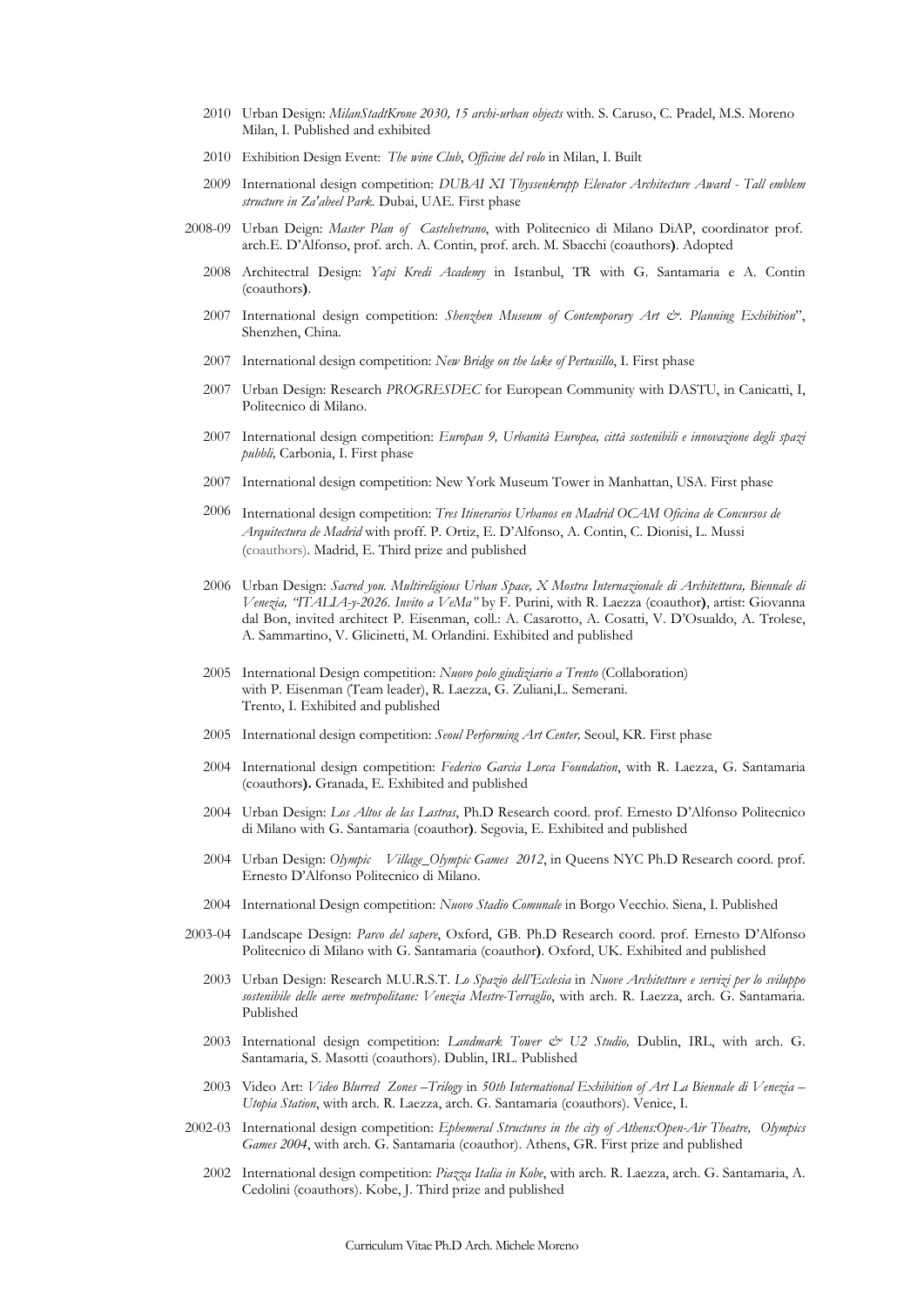2001 Landscape Design: *River's Piave Park*, San Donà di Piave, with arch. G. Santamaria (coauthor). Venice, I. First prize and published

2001-06 Experimental *Drawings*: *Stati iniziali.*

#### **Selected Exhibitions**

- 2018 *Fondazione Architettura Belluno Dolomiti*, International design competition in two phases, Redevelopment of the Station Square of Belluno. Belluno, I
- 2017 Palazzo Comunale di Varese, via Sacco n°5. International design competition *Giardino delle Rimembranze*, Monumental Cemetery of Belforte. Varese, I
- 2015 International, *Guggenheim Museum Helsinki* , spring 2015. Helsinki, FL
- 2012 Isisuf Istituto Internazionale di Studi sul Futurismo, Piazza Aspromonte 11. Project: *Infrastructurban*. Milan, I
- 2011 Isisuf *Istituto Internazionale di Studi sul Futurismo*, Piazza Aspromonte 11. Project: Urban Design entitled *AUFO Bridge - Bridge Italia-Tunisia*. Milan, I
- 2010 Isisuf *Istituto Internazionale di Studi sul Futurismo*, Piazza Aspromonte 11, Milan. Project: *MilanStadtKrone 2030, 15 archi-urban objects*. Milan, I
- 2010 *Inter-disciplinary Yenikapi Symposium The future of the past of Yenikapi, trasfer point and archeological park.* Istanbul, TR
- 2007 Bovina Politecnico di Milano. Project: *Sacred you. Multireligious Urban Space in VEMA.* Milan, I
- 2007 *Palazzo Mutilati*, by F. Purini Project: *Sacred you. Multireligious Urban Space in VEMA* . Verona, I
- 2007 Project: *80 ideas for the Bridge of Pertusillo*. Potenza, I
- 2006 *Mixedmedia* by arch. Gianluca Milesi. Milan, I
- 2006 *X Mostra Internazionale di Architettura della Biennale di Venezia*, *CITTA'. Architettura e società* by Richard Burdett.Project exhibited: *Sacred you. Multireligious Urban Space in VEMA*. Venice, I
- 2005 *Sala Murat*. Project: *Bari studi per la Metropoli*. Bari, I
- 2004 Project: *Ephemeral Structures in the city of Athens: Open-Air Theatre,* Olympics Games 2004. Exibition: *NIB+ICAR Traveling Exibition* in: Bari, Cagliari, L'Aquila, Como, Reggio Calabria, Barcellona, Cortina, Roma, Paris (Fondation Hellenique), Lamia, Herakleion, Athens, London (Riba Gallery Royal Institute of Biritish Architecture).
- 2004 *Los Altos de las Lastras.* city Hall Municipality of Segovia, E
- 2003 *Video* in *50th International Exhibition of Art La Biennale di Venezia Utopia Station*. Project entitled *BLURRED Zones \_Trilogy.* Venice, I
- 2002 Project:*Piazza Italia in Kobe"*, Kobe, J.
- 2001 Project: *River's Piave Park of San Donà.* Venice, J

#### **Video on city and landscape**

| 2013 | Val di Vara, I         | val di vara                  | 10'00"  |
|------|------------------------|------------------------------|---------|
| 2012 | Palanzano, I           | valli dei cavalieri          | 10'00"  |
| 2011 | Yenikapi, Istanbul, Tr | Yenikapi                     | 6'00"   |
| 2010 | Donana, Spain          | catorce veces mil            | 6'30"   |
| 2009 | Cadice, Spain          | dos mil cuatrocientos metros | 12'00"  |
| 2008 | Sicily, Italy          | castelvetranoselinunte       | 14'00'' |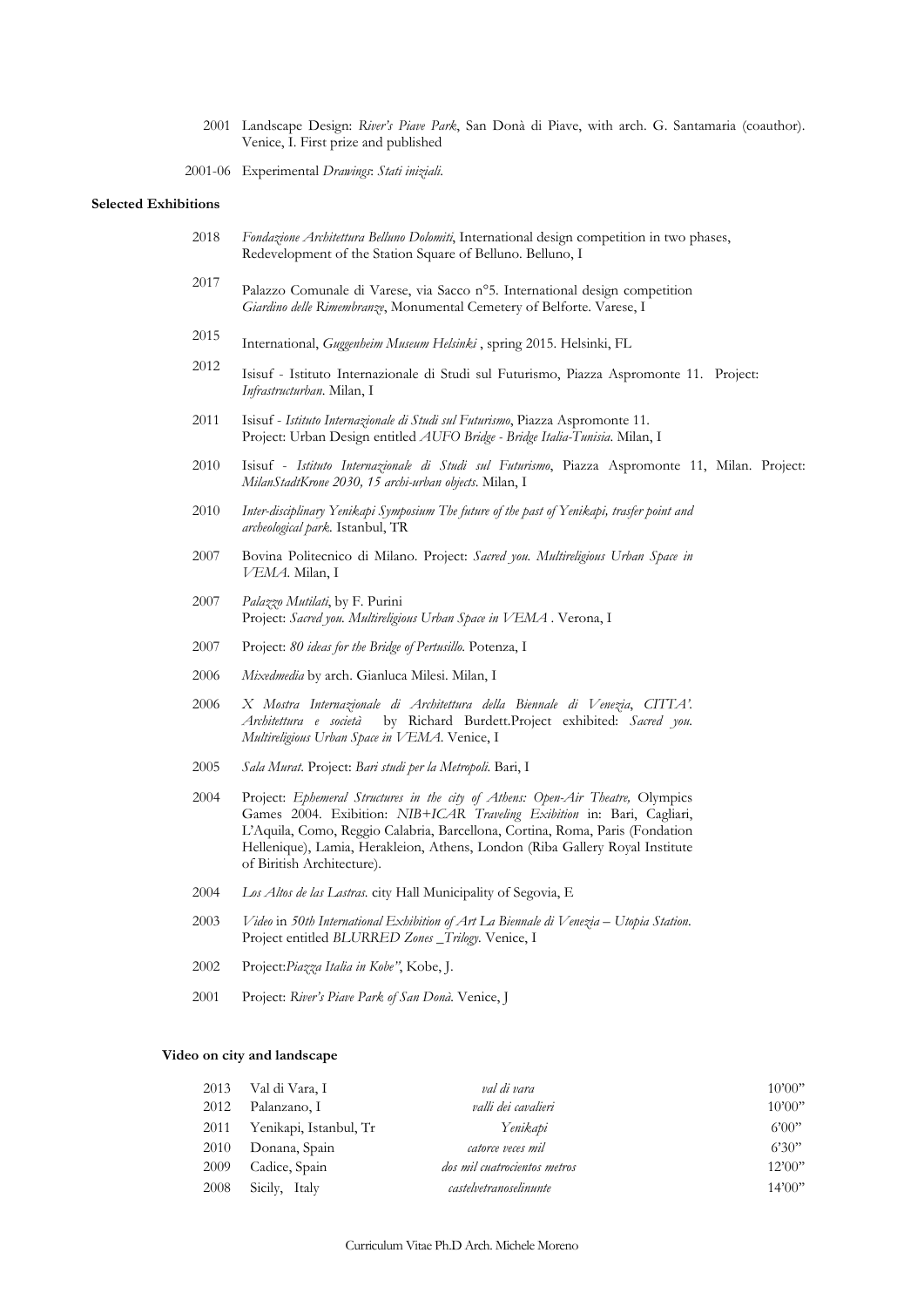| 2007 | Paris, France      | Donors, paris                | 40'00''           |
|------|--------------------|------------------------------|-------------------|
| 2005 | Bari, I            | mille metri tra terra e mare | 6'33"             |
| 2005 | Belluno, I         | MDB, Mario De Biasi          | 4'44''            |
| 2004 | Segovia, Spain     | Las Lastras                  | 6'33"             |
| 2003 | Brindisi, I        | Attraversamenti              | 6'00"             |
| 2003 | Venice, I          | <b>Blurred Zones trilogy</b> | 3'33"             |
| 2003 | New York, Usa      | Next stopVernon Blvd         | 4'33"             |
| 2002 | Venice, I          | Indicativopresente           | 6'00"             |
| 2002 | Kobe, Japan        | 0004EU                       | 2'00"             |
| 2001 | Matera, I          | Trasversalità                | 6'00"             |
| 2000 | S.Donà di Piave, I | Toccami and Non Esiste       | $3'00'' + 3'00''$ |
|      |                    |                              |                   |

# **Concept art**

| 2001-16         | New York, Madrid, Oxford, Milano: series Urban prints, white ceramic<br>(60x60cm; 20x20cm)                                                                                                           |
|-----------------|------------------------------------------------------------------------------------------------------------------------------------------------------------------------------------------------------|
| 2001-06<br>1999 | STATI INIZIALI: Drawings<br>Italy-France, International Competition in Paris VI Prize of Painting les<br>Trophèes de la couleur. Work exhibited la faim (acrylic on canvas, $70x100$ cm)<br>Finalist |

Lugano, july 11st, 2019

Michele Moreno

Till Jou  $\Rightarrow$